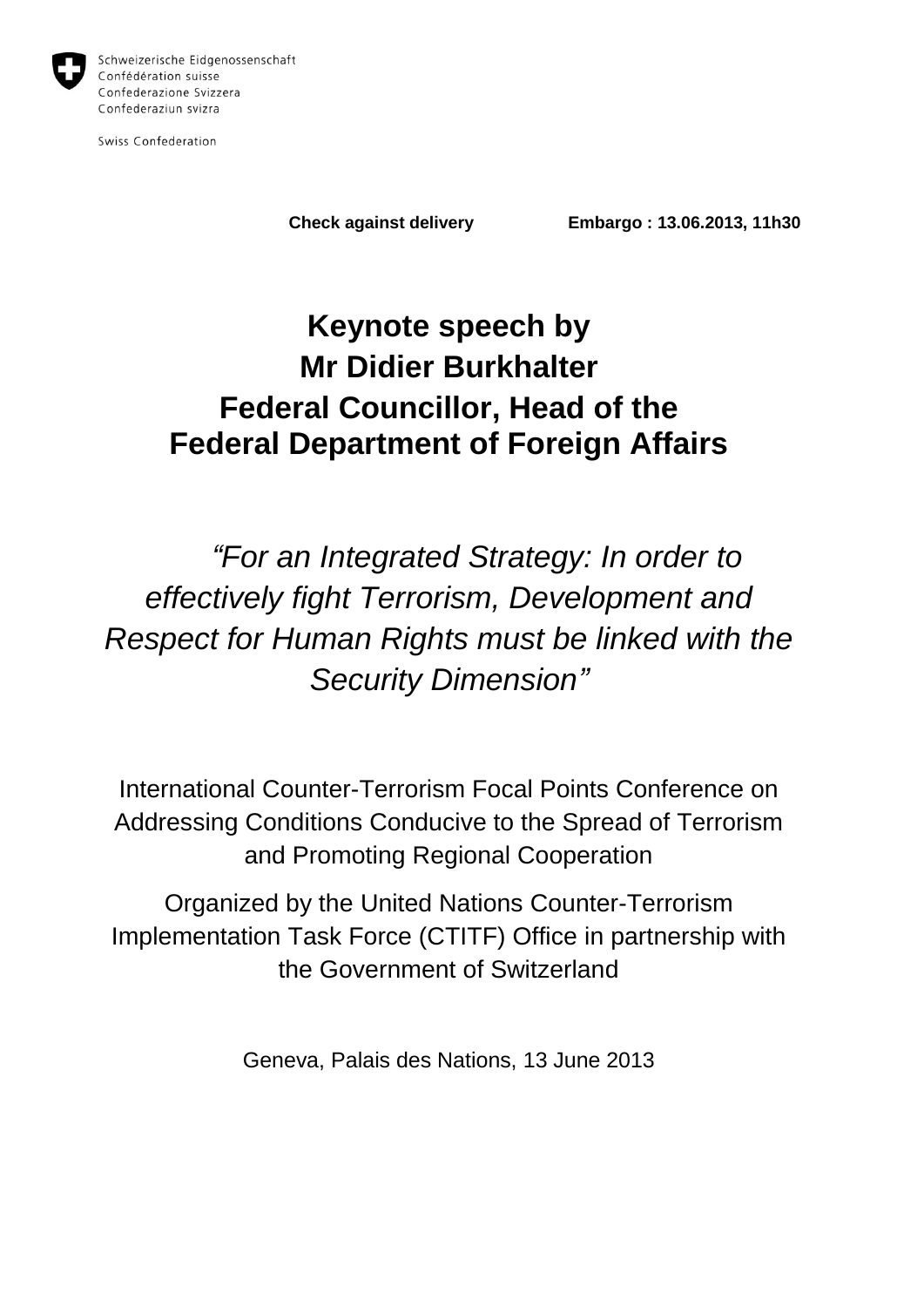#### *(Unofficial translation)*

Under-Secretary-General Feltman, Director-General Tokayev, High Commissioner Pillay, Ministers, Excellencies, Ladies and Gentlemen,

Geneva is a city of peace and the capital of human rights. It may therefore seem paradoxical to hold a meeting in Geneva to talk of terror and of terrorism. But nothing could be more logical.

We live in a world marked by great complexity and rapid change. New powers are emerging, the balance of power is shifting and we are confronted with global challenges. In this context, it is more difficult, but also more necessary than ever before, to establish the foundations of effective global government. Geneva has a central role to play in the coordination of these efforts.

The Swiss government is convinced that the fight against terrorism is one of the global challenges that deserve and demand our collective attention. All states are affected by this threat and no single state can tackle it on its own.

The results of international co-operation in the fight against terrorism are encouraging and the UN has a central role to play.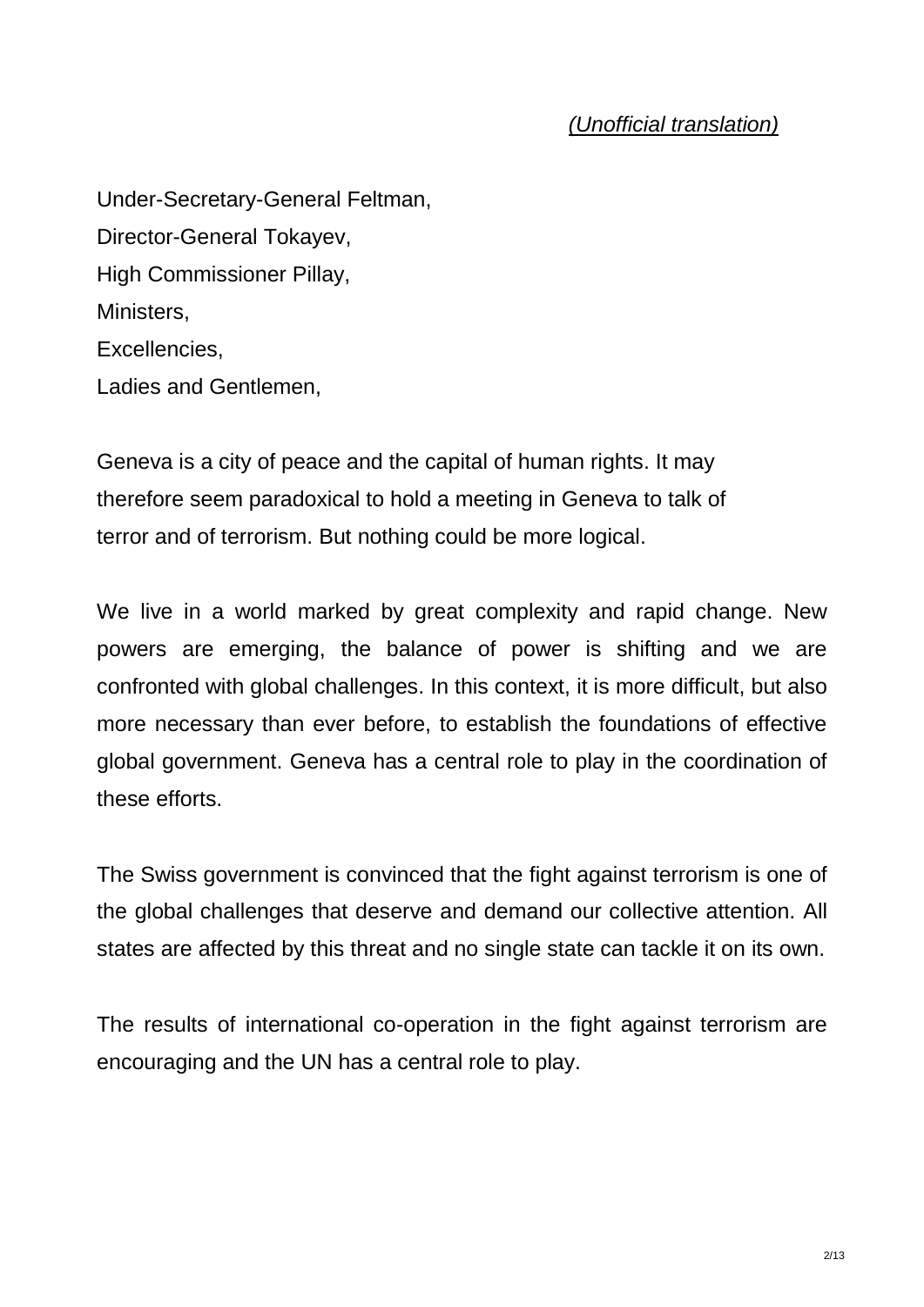The reason why the UN is so important in countering terrorism is its holistic approach. The UN acts holistically through its universality and in the way in which it interlinks different issues in addressing terrorism.

In March 2005<sup>1</sup>, the Secretary-General emphasized that in an increasingly interconnected world, progress in the areas of development, security and human rights must go hand in hand.

The follow-up report of April 2006 entitled "Uniting against terrorism: recommendations for a global counter-terrorism strategy", applied this idea to the specific counter-terrorism challenge. This report underpins today's Global Counter-Terrorism Strategy. It is based on the principle that development can only be achieved and sustained if institutions and mechanisms of governance ensure the security and safety of its citizens. The report convincingly argues that a counter-terrorism policy can only become successful when the security issue is interlinked with development and human rights.

Excellencies, ladies and gentlemen

This point is pivotal: the success of an antiterrorism policy can be guaranteed only by associating development and respect for human rights with the security dimension.

Any other approach would merely mean treating the symptoms of the disease without trying to treat the cause.

 $\frac{1}{1}$ 

The report "In greater freedom: development, security and respect for human rights for all", March 2005 by Secretary General Kofi Annan.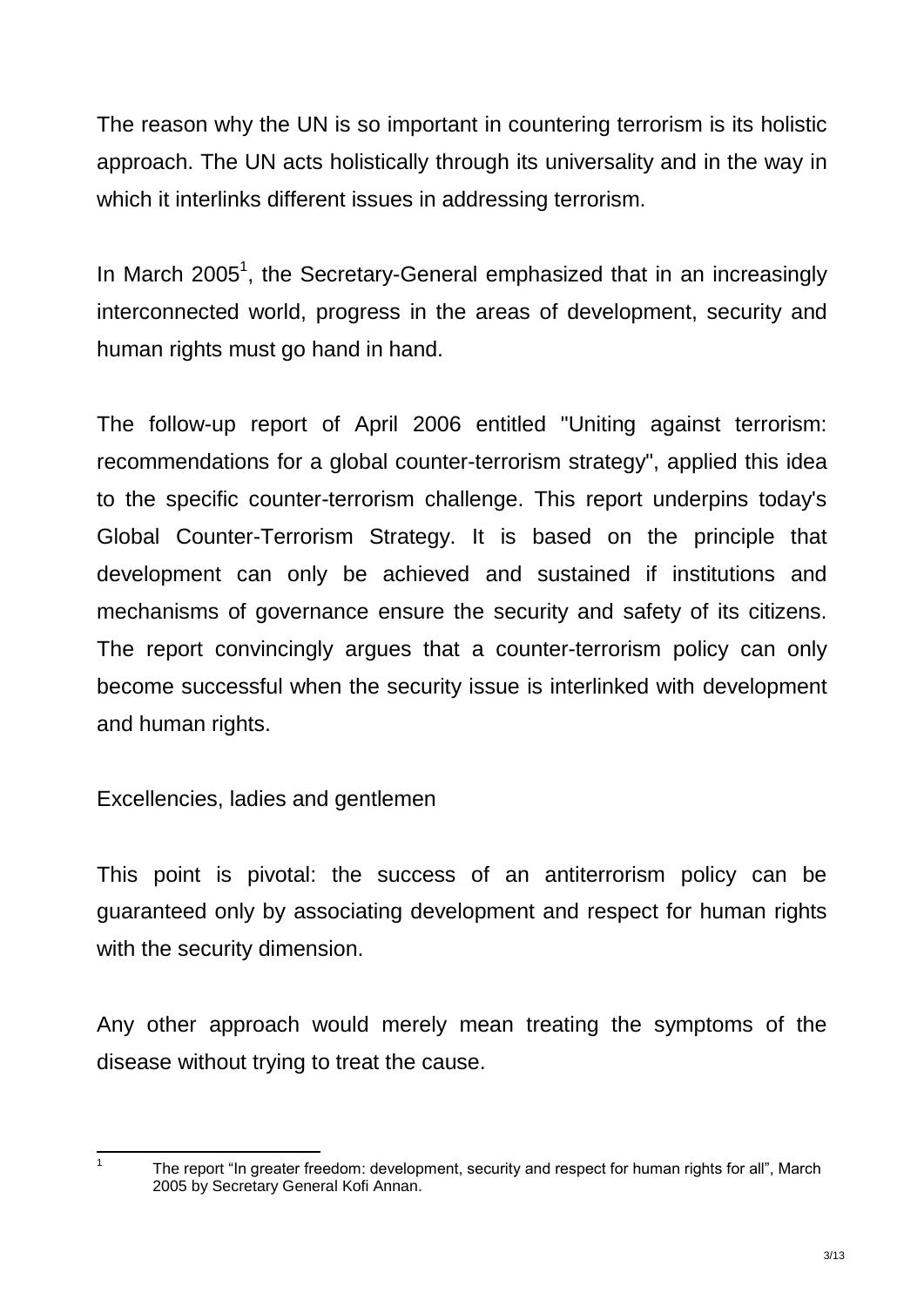This spirit - an integrated and coherent approach, a global vision - naturally finds its place here in Geneva. The challenges of development, human rights and human security are dealt with here throughout the year in the numerous international organisations and NGOs that are based here and in the many international conferences and seminars. What better place could there be in which to acquire a global vision of them and to discern their interconnections?

There is a specific spirit that pervades Geneva. The spirit of peace, the spirit of human values. And the spirit of cooperation between nations and with the numerous other actors on the international scene. Working together in a coordinated manner is something that we take for granted in our daily interaction. I hope that this spirit of Geneva and the high level of competence that is present here will contribute to the success of this conference.

We are particularly happy that the Counter Terrorism Implementation Task Force (CTITF) established by the Secretary General has requested Switzerland to host this second International Focal Points Conference against Terrorism.

I would like to thank our host, the United Nations in Geneva, and in particular Director-General Tokayev, for their hospitality.

I would also like to express our gratitude to the Co-Chair of this Conference, Under-Secretary-General Feltman, for the efforts made by him and his team to prepare this conference and, we firmly believe, to ensure its success.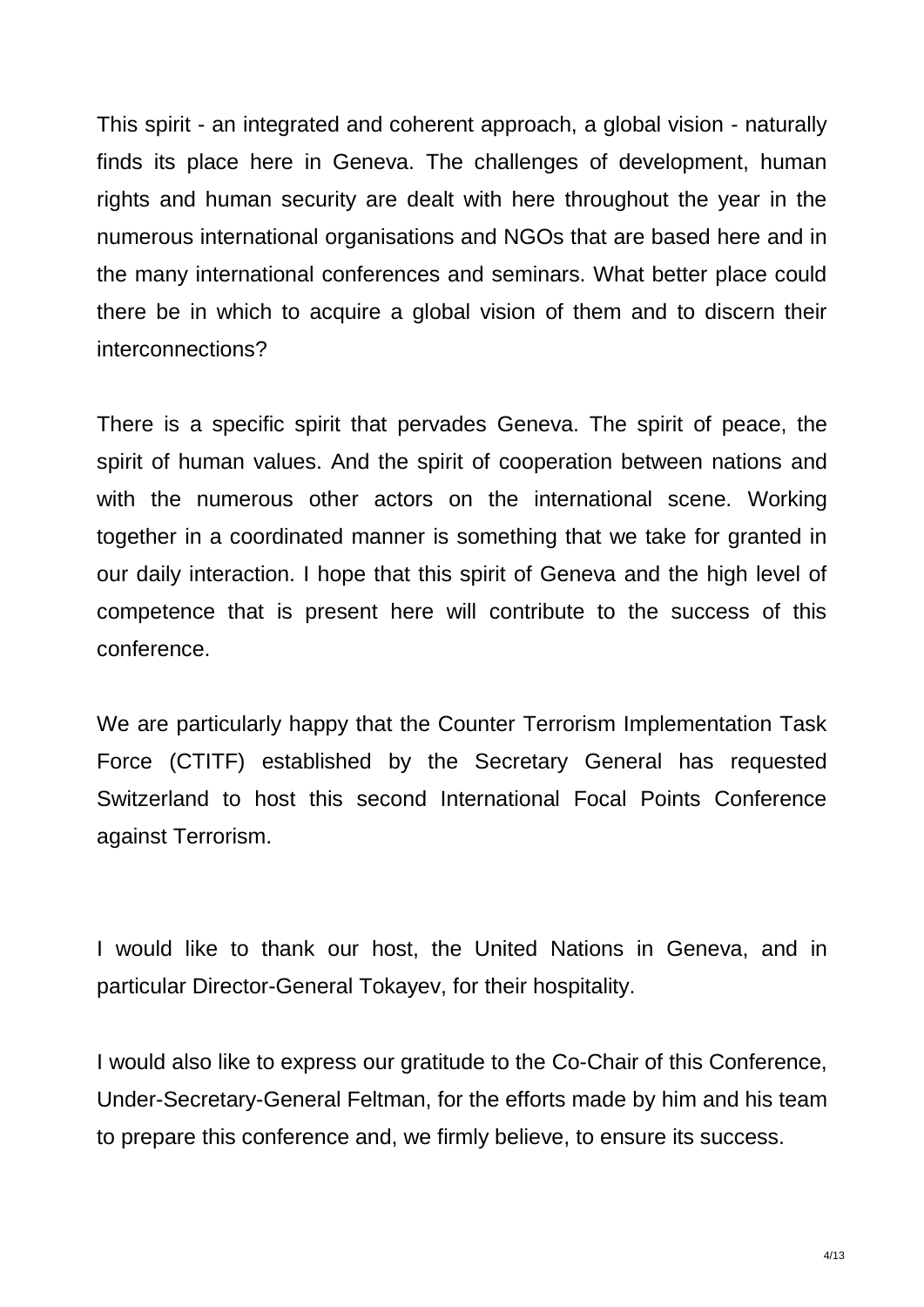The presence of Navi Pillay, High Commissioner for Human Rights further underlines the importance of respect for human rights as part of a holistic strategy.

## *[1. The Challenges for the implementation of the UN Counter-Terrorism Strategy]*

The UN Global Counter-Terrorism Strategy is based on four key elements:

- Measures to address the conditions conducive to the spread of terrorism;
- Measures to prevent and combat terrorism focusing on non-military tool;
- strengthening of national capacities to fight terrorism;
- Measures to ensure respect for human rights for all and the rule of law as the fundamental basis of the fight against terrorism.

This global approach creates a framework enabling coherent action to counter a complex phenomenon, a highly protean disease which requires treatment on various fronts.

By highlighting the importance of respecting human rights and the rule of law, the strategy reminds us that the fundamental values of our societies values that terrorists are combating - must be preserved *precisely* in this fight. Here synergies between security, development and human rights are crucial when confronted with a terrorist threat that is particularly complex and constantly evolving.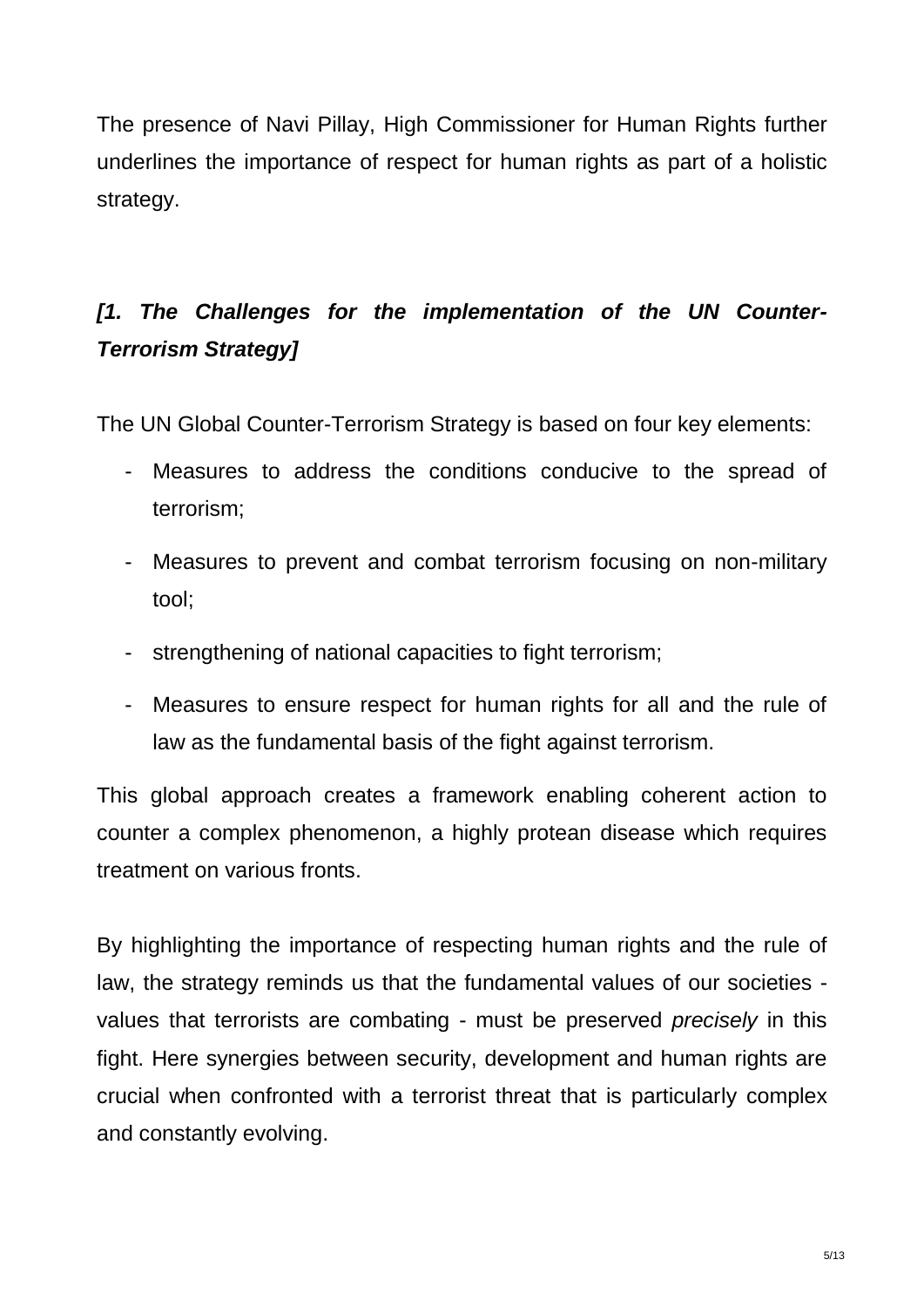We also need to remember that the quest for security must not lead to excessive infringements of the right to privacy, which is a cornerstone of individual liberty. Would we have a better society if honest citizens were subjected to constant surveillance by governments, with all the abuses that this may bring? In Switzerland's view the answer is definitely no.

Here synergies between security, development and human rights are crucial when confronted with a terrorist threat that is complex and constantly developing.

The threat of terrorism includes the taking and killing of hostages, as was the case in In Amenas in Algeria in January, and the killing of seven hostages from four countries in Nigeria in March this year. It also includes the terrorist attacks in Niger in May which caused numerous deaths and injuries.

The threat posed by individuals turning into terrorists has also moved to the foreground, as we have seen in the attacks in Boston and London.

The UN itself has not been spared from terrorist attacks either, as the attack on an office in the compound of the International Organization for Migration has shown. At the end of May, the heart of the humanitarian world was hit, when the office of the International Committee of the Red Cross in Afghanistan was attacked.

Our thoughts go out to the victims of such attacks and to their families, and to all the victims of terrorist attacks throughout the world. Switzerland condemns terrorism in all its forms. These recent examples tragically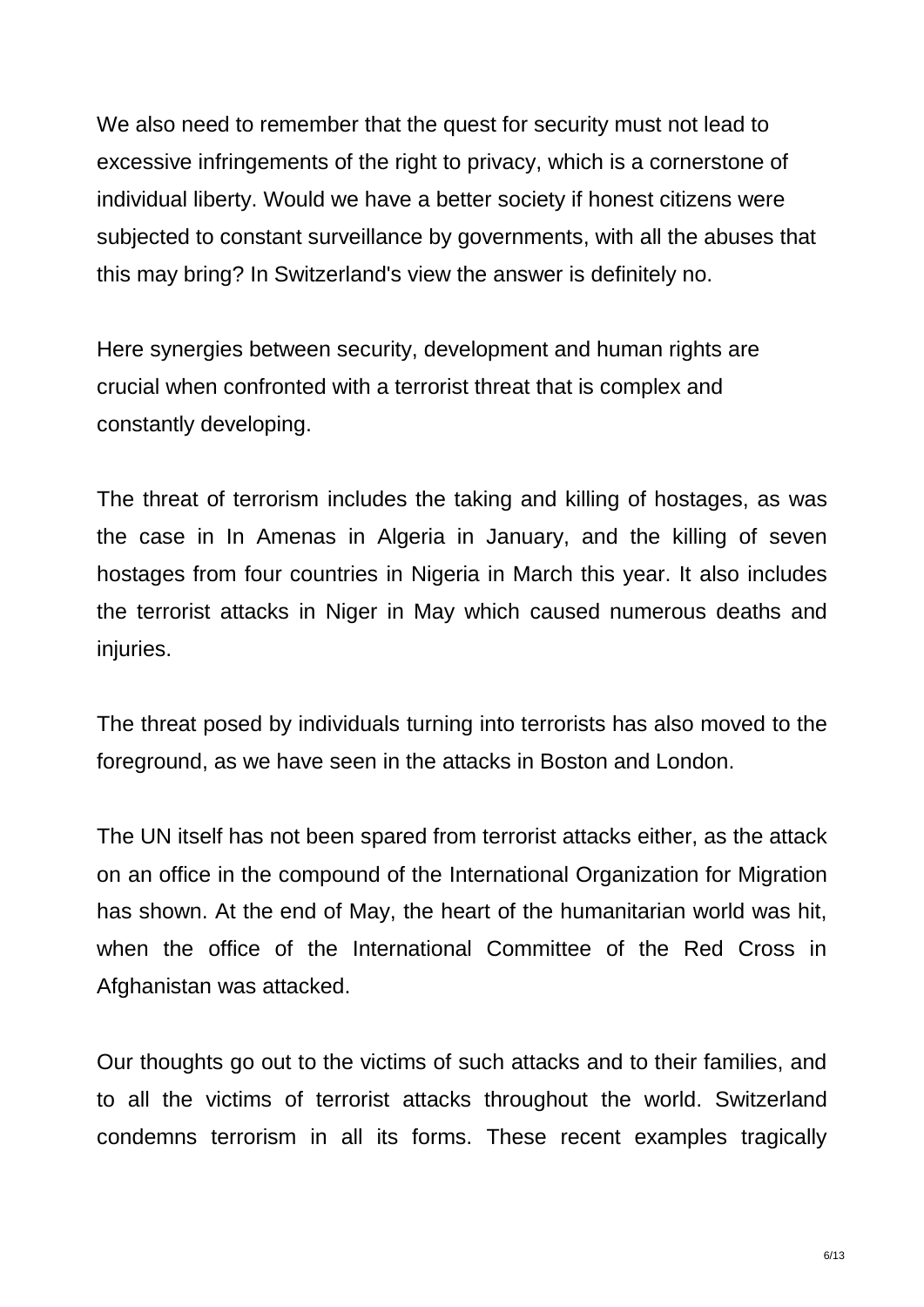demonstrate how essential international cooperation and the work that we are doing here today is.

Terrorism does not respect national borders. It is a complex evil that poisons our societies. Clearly it cannot be associated with any particular ethnic origin, nationality or religion. No society is spared by this phenomenon.

#### *[2. Goals and Substance of this Conference]*

Switzerland actively supports the integrated implementation of the global counter-terrorist strategy. Together with other states and in cooperation with the United Nations, in 2007 we launched the Process on global cooperation in the fight against terrorism. This process aims to streamline the coordination of national, regional and international efforts in the application of the four pillars of the strategy.

In 2009, Switzerland, together with the governments of Austria, Norway, and Turkey, and in close cooperation with the United Nations, organized the first International Meeting for National Counter-Terrorism Focal Points.

This event led to the idea of holding targeted meetings with a regional dimension. Since 2010**,** Switzerland, together with a group of other States, has supported a CTITF initiative on implementing the UN Strategy at the regional level. Regional conferences have taken place in Indonesia, Ethiopia, Namibia, and Bangladesh – with one more to come this July in Nigeria.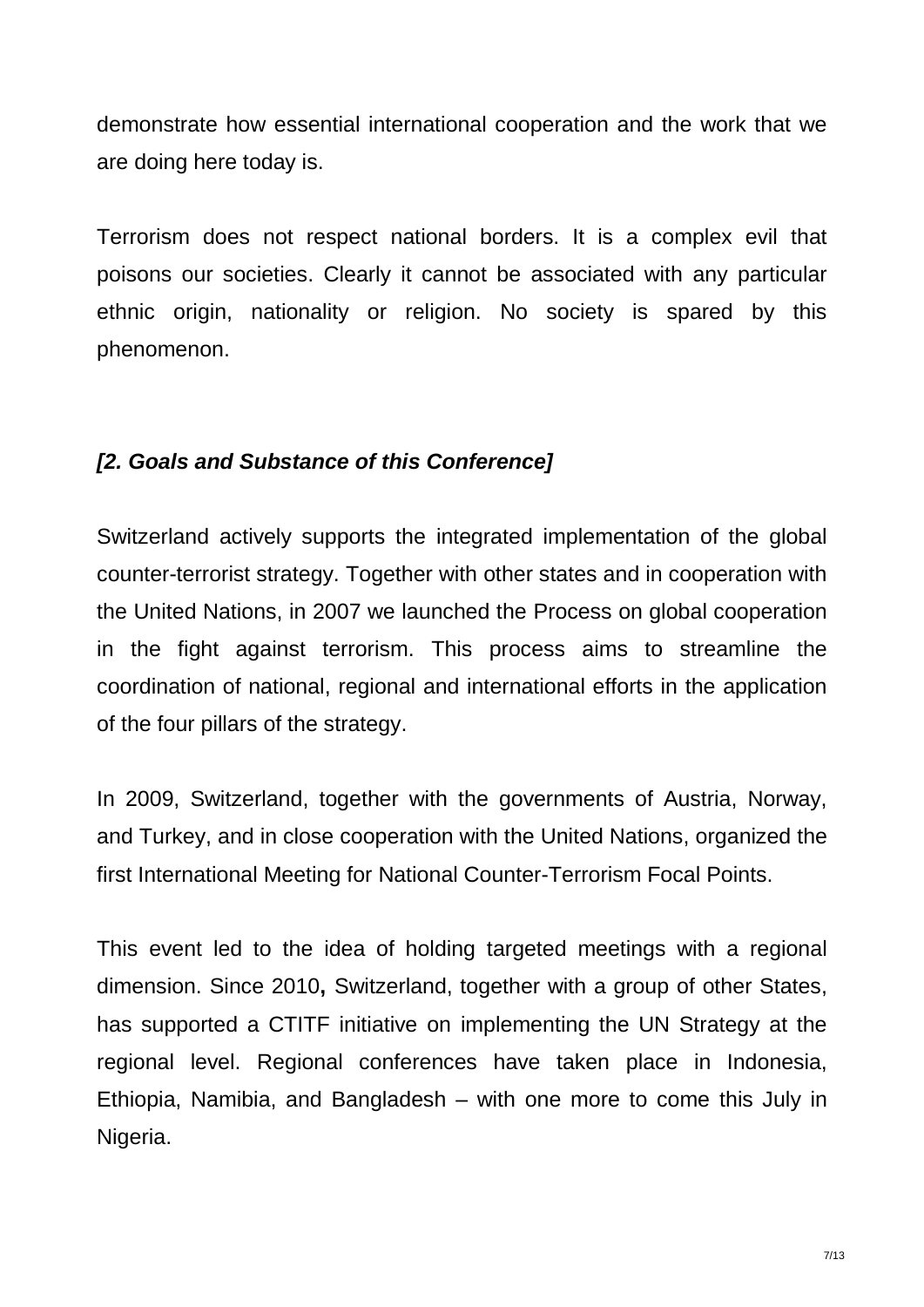Terrorist networks throughout the world have a common denominator: the determination to cause spectacular destruction. Their political motivations differ and often depend on the regional context. They operate individually and strike locally. Regional cooperation is therefore essential if the fight against terrorism is to be effective. We need to find solutions that are adapted to each region in order to counter the recruitment of terrorists at the local level.

The objective of today's conference is to provide a platform for exchanges of counter-terrorism focal points and on how to coordinate measures at all levels.

Switzerland also appeals - and Geneva is one of the best places in which to this - for greater cooperation between the actors involved, NGOs, religious communities and the academic world. Cooperation of this kind can lead to truly integrated and coordinated action on all levels, including the local level.

The increasing number of kidnappings and subsequent demands for ransom by terrorist groups is a development that worries Switzerland. This system, which is a squalid reduction of human life to the level of a mere commodity, has become an essential source of finance for terrorism. Switzerland has stated clearly that it refuses to pay ransoms and urges all states to follow its example. We must not succumb to the logic of terrorists and we must not be caught in this infernal spiral. What we need to do is to improve international cooperation to prevent kidnappings. And when the kidnappings take place, we ensure better cooperation to save the hostages and to secure their release. This is why Switzerland strongly supported the efforts to adopt the Algiers Memorandum.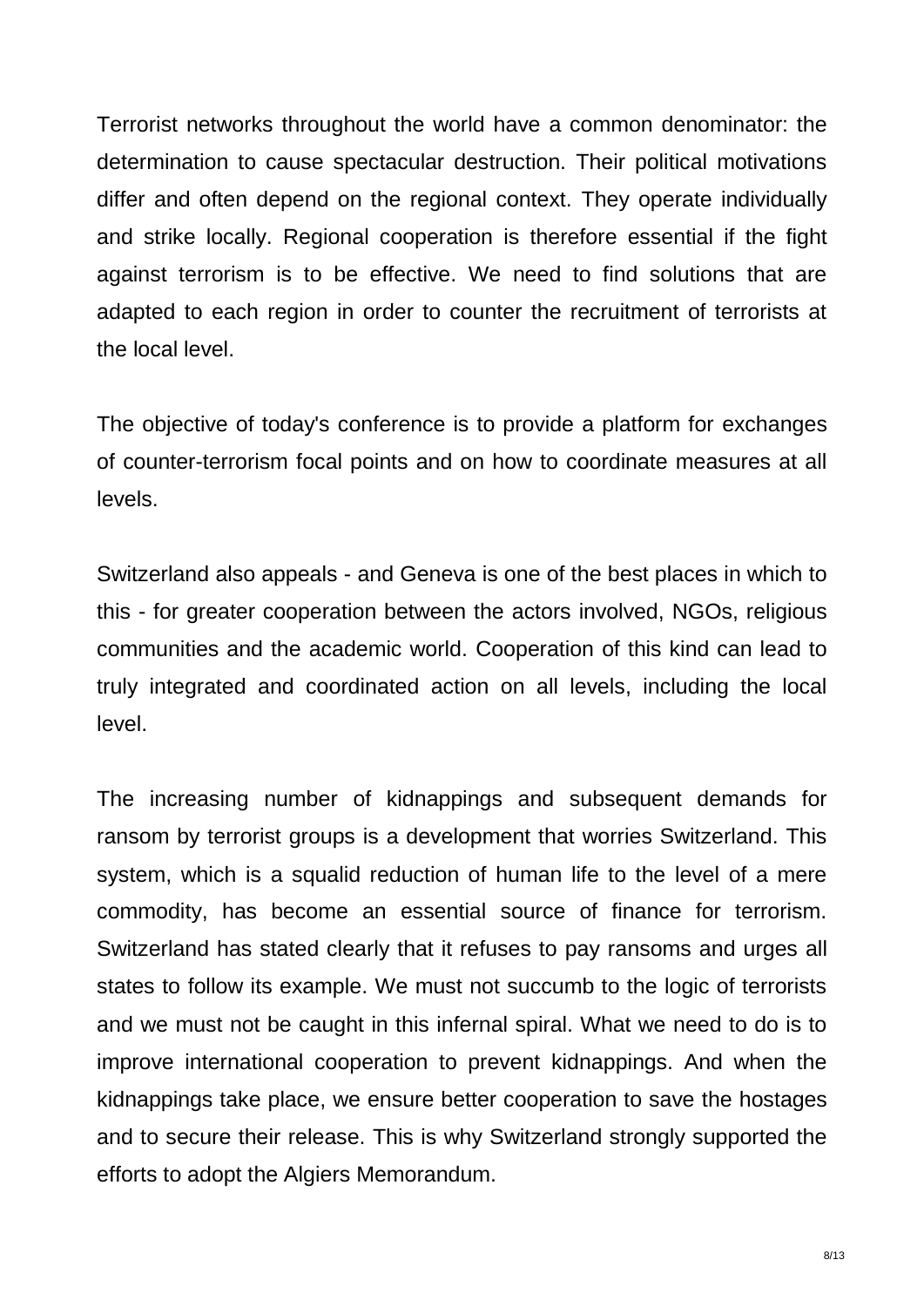Prevention also has a crucial role to play. We have to increase the awareness of vulnerable groups that supporting terrorist kidnappings is harming their interests. Support for terrorist movements will not help them to improve their standard of living. This belief is a dangerous illusion.

Civil society can play a key role here. Activity by states to bring about good governance, stability and development are equally crucial. The examples of Somalia and of Sahel demonstrate a clear need for an integrated approach to this problem.

States can fight against terrorism, but terrorism cannot be defeated until societies have incorporated this dimension. Here again the importance of a holistic approach cannot be underestimated.

## *[3. Switzerland's contributions to the implementation of the UN Global Counter-Terrorism Strategy]*

To be effective, a strategy needs to move from words to actions. Switzerland takes resolute action on the basis of its foreign policy strategy. I would now like to set out the five key areas of Switzerland's counterterrorism strategy.

1) We attach particular importance to governance. Effective international cooperation presupposes the existence of a solid multilateral architecture. Switzerland supports the work of the Task Force and promotes relations between the United Nations, the Global Forum against Terrorism and regional and sub-regional organisations.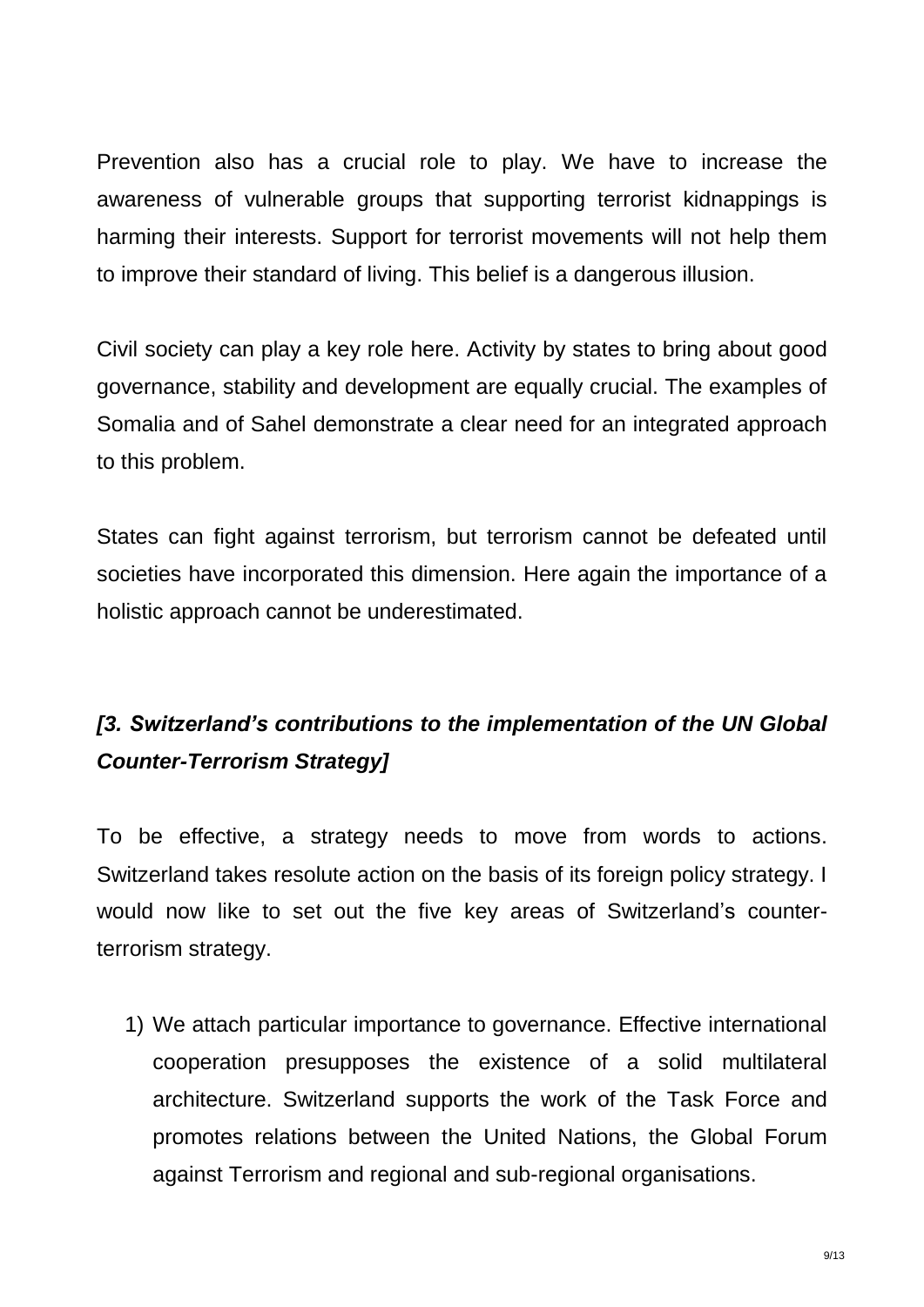- 2) We support reflections at the global level and the local level. Switzerland supports cooperation between international and regional organisations. In May we supported a conference on the use of special investigation techniques to combat terrorism jointly organised by the Council of Europe, the OSCE, the Arab League and the United Nations. In 2014, Switzerland will assume the chairmanship in office of the Organisation for Security and Cooperation in Europe. We intend to organise an international conference on the anti-terrorist fight to explore possibilities of greater synergies between the OSCE, the United Nations and the Global Counter-Terrorism Forum.
- 3) We are developing an approach based on the rule of law. The fight against terrorism should not suspend, but on the contrary should strengthen, the promotion of human rights and the primacy of law. This applies in particular to international humanitarian law, which was established here 150 years ago with the creation of the ICRC and one year later with the the first Geneva Convention. The fight against terrorism must go hand in hand with all the measures necessary to protect the life and the physical integrity of innocent persons. Attacks against terrorists must be targeted and must comply with international law, regardless of whether these attacks are carried out by human beings, drones or automatic machines.

Switzerland is a partner in a new initiative of the CTITF on the training and capacity building of law enforcement officials on human rights, the rule of law and the prevention of terrorism.

In October, in partnership with the United Nations2 here in Geneva, we will launch a new global initiative on effective counter-terrorism

 $\frac{1}{2}$ 

In association with the Counter-Terrorism Committee Executive Directorate of the UN Security Council and the UN Office on Drugs and Crime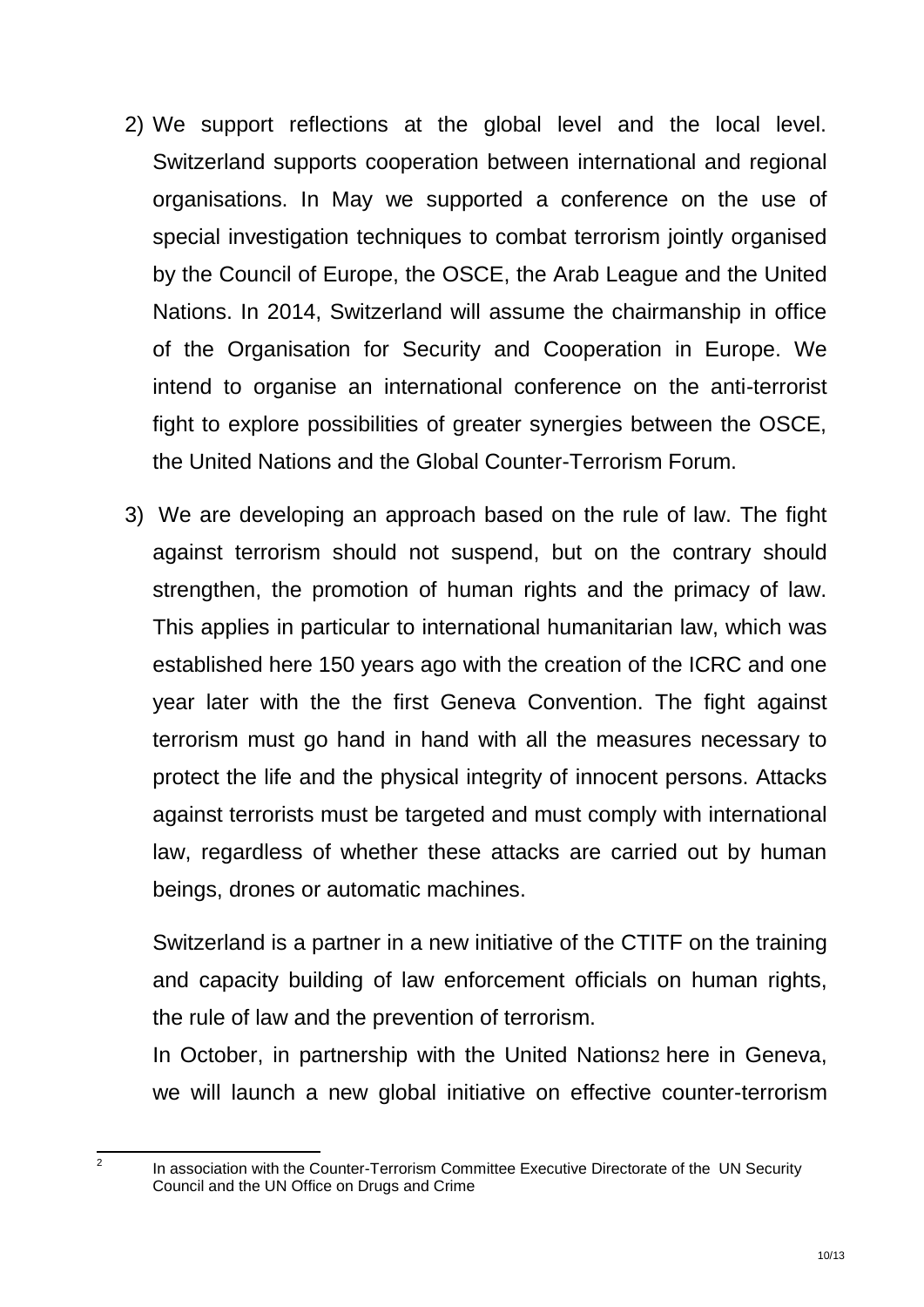investigations and prosecutions while respecting human rights and the rule of law.

4) Switzerland combines soft and hard security. The first pillar of the global strategy aims to "eliminate poverty and promote sustained economic growth, sustainable development and prosperity for all." This is what has prompted Switzerland, currently the 11th largest global donor, to considerably increase its budget for development and international cooperation in the coming years to achieve the target of 0.5% of gross national product in 2015. Last year the Swiss parliament voted in favour of a four-year credit of more than CHF 11 billion in order to achieve this goal. Moreover Switzerland actively supports the Millennium Development Goals and will remain committed to the programme of sustainable development after 2015.

Switzerland is also continuing its activity in the area of peace promotion. Its global strategy rightly points out that the failure to resolve conflicts is likely to fuel terrorism and that the *"peaceful settlement of such conflicts contributes to the strengthening of the global fight against terrorism."*

5) Finally, Switzerland is making serious efforts to fight the financing of terrorism. It wishes to see a strong and irreproachable financial centre which takes active measures to prevent financing for terrorist or criminal purposes. We intend to establish regulations to achieve this goal, but without entering into the logic of a permanent suspicion visà-vis financial institutions or non-profit organisations. We support the projects of the Security Council to ensure that charitable organisations are not used to finance terrorism and to freeze the assets of terrorist organisations.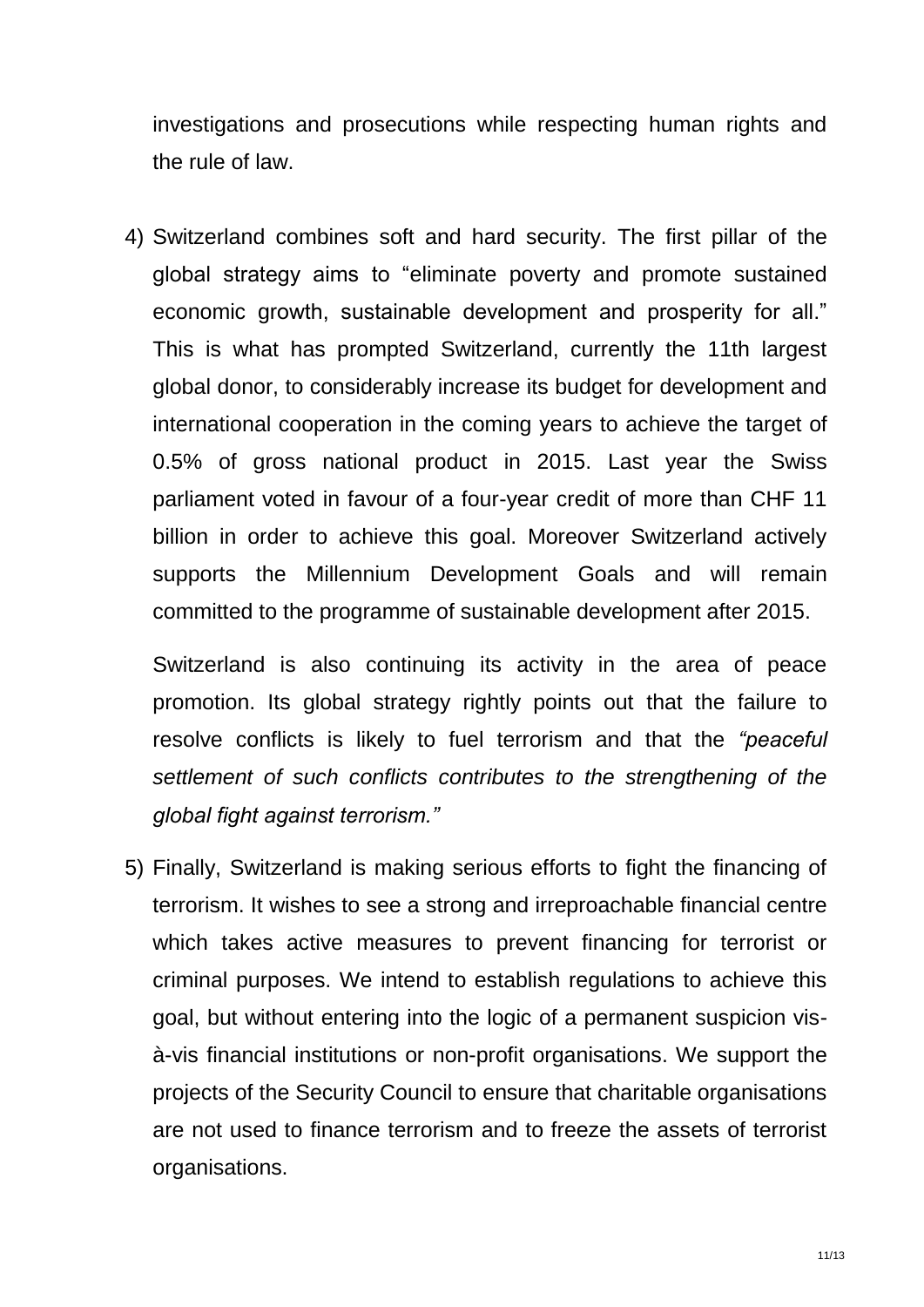### *[4. Conclusion]*

The international community has made huge progress in its efforts to fight terrorism in a coordinated manner and by adopting an integrated approach. This is most encouraging. We salute the activities of the Task Force, of its working groups, of its office and of the United Nations Centre for the fight against terrorism. We also welcome the measures taken by other member states.

However, a great deal still remains to be done. In his five-year action programme announced in January 2012, United Nations Secretary-General Mr Ban Ki-moon reaffirms the importance of the coherent approach by the United Nations in the fight against terrorism, notably with regard to implementation at the national level.

We strongly support the proposal of the Secretary-General to create the position of a UN coordinator for the fight against terrorism. The creation of such an institution or another coordination mechanism which would accomplish the same goal would be in keeping with the spirit of the strategy and would promote integrated and coherent implementation.

Excellencies, ladies and gentlemen

Terrorists would win the day if they forced us to abandon our values. Our struggle begins here, with the fight for values.

Where terrorists divide, we must unite.